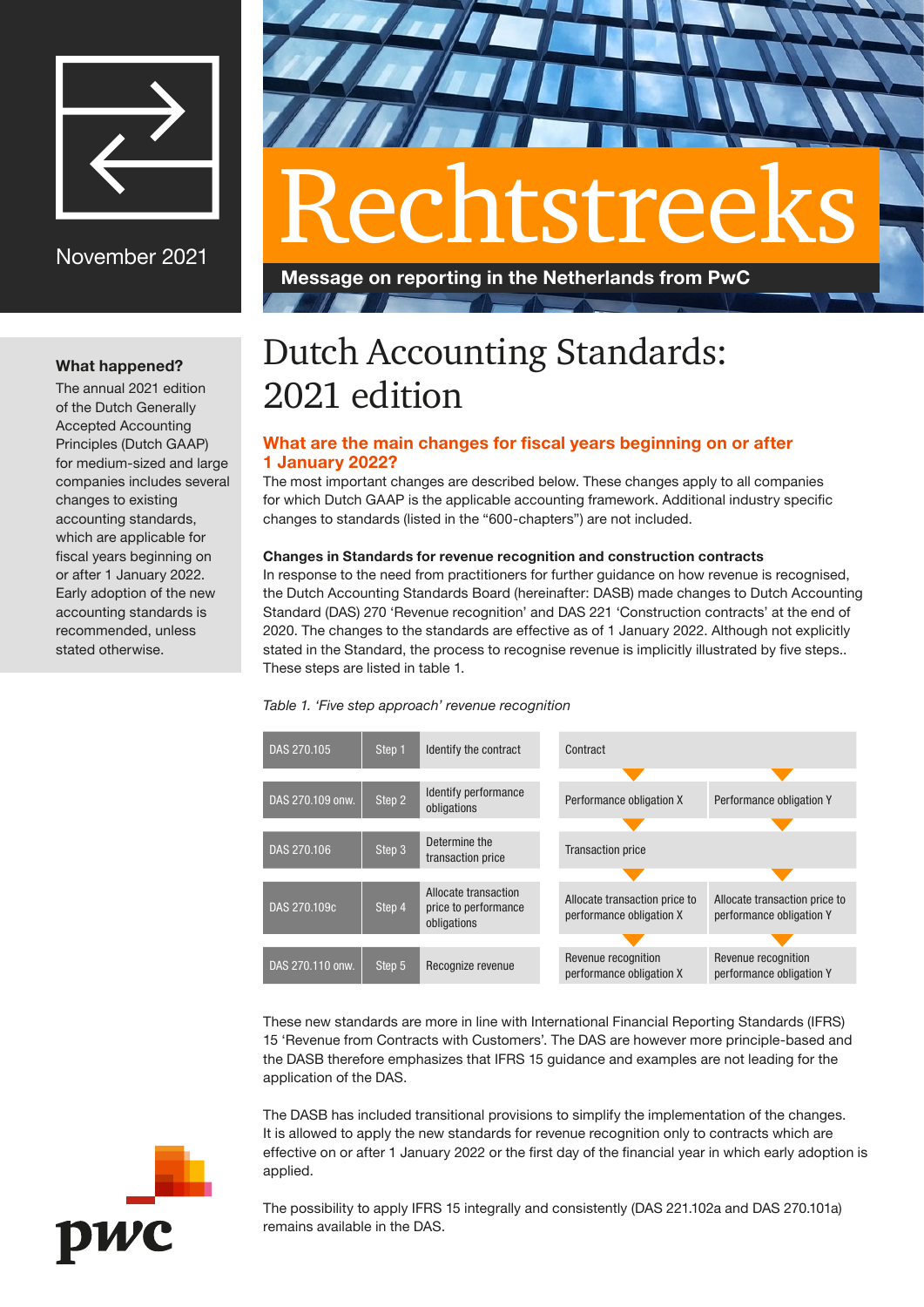

Important changes included in the 2021 edition relate to the following subjects:

#### Principal or agent considerations

If another party is involved in providing goods or services to a customer, the company shall determine whether the company's promise to provide these goods or services is for its own account (i.e. the company acts as a principal) or the promise is to arrange for these goods and services to be provided by the other party (i.e. the company acts as an agent). A principal recognizes the gross amount paid by customers as revenue. In contrast, an agent only accounts the net commission as revenue, because it does not receive all revenue for its own account. In order to assess whether a company acts as a principal or an agent, DAS 270.107b includes a number of indicators which are indicative of the situation in which a company acts as a principal. Examples of these indicators are: the company bears the inventory risk, the company is responsible for the determination of the sale price or bears the credit risk on the amount owed by the customer. A new indicator has been added in this new standard and specifies that, if a company has control over the goods and/or services before these are transferred to the customer, this is indicative that the company acts as a principal.

#### Significant financing component

If the delivery of the promised goods or services occurs earlier or later than the payment of the transaction price, there may be a significant financing component as part of this transaction. For example, a car dealer allows its customers to pay two years after delivery with a "drive now, pay later" campaign. A contract with a customer would not have a significant financing component in it if the time period between payment of the promised goods or services and delivery of the goods or services is one year or less.

If the company determines that there is a significant financing component in the contract, the transaction price is adjusted to reflect the time value of money. As a result, the transaction price reflects the price that a customer would have paid at the moment that the goods or services transfer to the customer. The new standard states that this not only applies to situations where the company agrees to deferred payment with the customer, but also in the case of advance payments made by customers.

#### Example 1. Significant financing component

A company enters into a contract with a customer with an effective date on 1 January 20x1. In the contract it is stated that the company will deliver a machine, with a sale price of € 10.000, on 31 December 20x2. The customer paid € 10.000 when they entered into the contract. With this prepayment, the company is able to finance the expected production costs of the machine. The interest rate for similar financing activities is 5%. The company concludes that there is a significant financing component in the contract.

#### Question:

What is the transaction price?

#### Elaboration and explanation:

The transaction price is  $\epsilon$  10.000 x 1,05^2 =  $\epsilon$  11.025.

| Received in advance by the client:     | € 10,000   |      |
|----------------------------------------|------------|------|
| Interest costs for the company year 1: | €          | 500  |
| Interest costs for the company year 2: | $\epsilon$ | 525. |

The interest costs are recognised in the profit and loss account of the company during the prepayment term of two years. In this scenario, the interest charges are accounted for as an increase in the amount received in advance because the customer pre-finances the machine:

Interest costs (P&L) @ Amounts received in advance (balance)

Subsequently, at the time the machine is delivered, the recognised revenue is higher (€ 11.025) than the actual payment (€ 10.000) that the company received from its customer.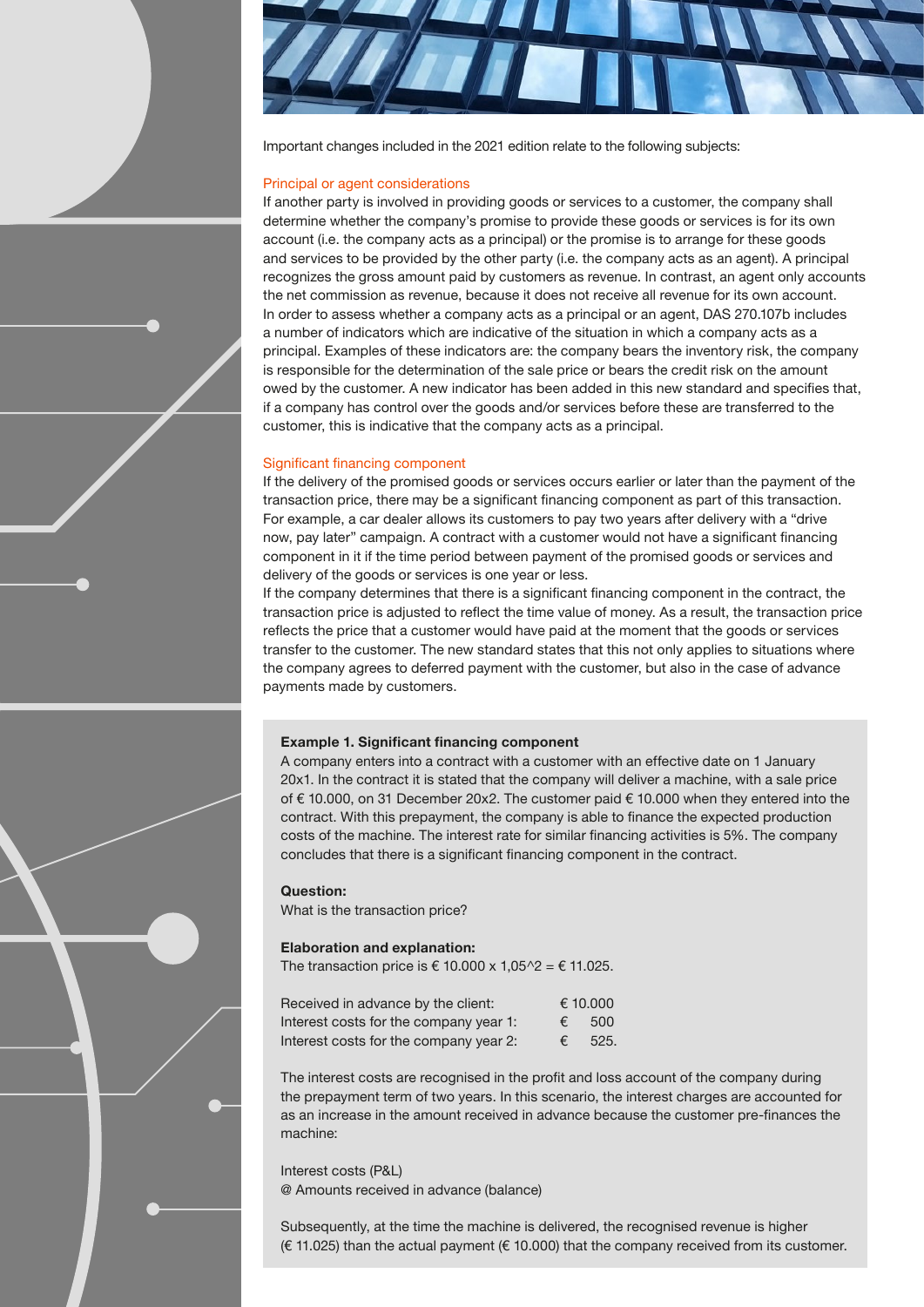

#### Contract modifications

A contract can be modified by the company and its customer during the term of the contract. Depending on the economic reality of the modification, the modification shall be treated in one of the following three ways based on DAS 270.129:

- as a separate contract from the the existing contract;
- as a termination of the contract and the creation of a new contract; or
- as a modification of the existing contract. The cumulative revenue shall be adjusted at the moment the modification is effective.

#### **Warranties**

DAS 270.109b now includes specific guidance on whether a warranty should be accounted for as a separate performance obligation or as a warranty provision. In the first case this will result in deferred income while in the latter this results in costs (recognition of a provision).

The flowchart (table 2) included below clarifies the new guidance per type of warranty in more detail:

#### Table 2. Warranties



#### Variable consideration

The company and its customer can agree on a variable consideration which results in a higher or lower transaction price. An example of a variable consideration is a volume discount based on the volumes bought by the customer. If there is a variable consideration in place, the company needs to estimate the amount of that variable consideration. The DAS does not prescribe a specific method in this respect, but requires companies to apply prudence to prevent revenue having to be reversed at a later stage. It is emphasized that the estimation uncertainty could be so high that revenue and the related result of a transaction cannot be determined reliably. Consequently, revenue cannot be recognised. An example of this could occur if a contract is in place where the customer only has to pay if a certain result has been realised (no cure, no pay agreement).

#### Revenue from licences

A license agreement establishes a customer's right to intellectual property and the company's obligation to provide those rights. Licenses may include:

- software and technology:
- franchises;
- patents, trademarks and copyrights; and
- movies, music and other forms of media and entertainment.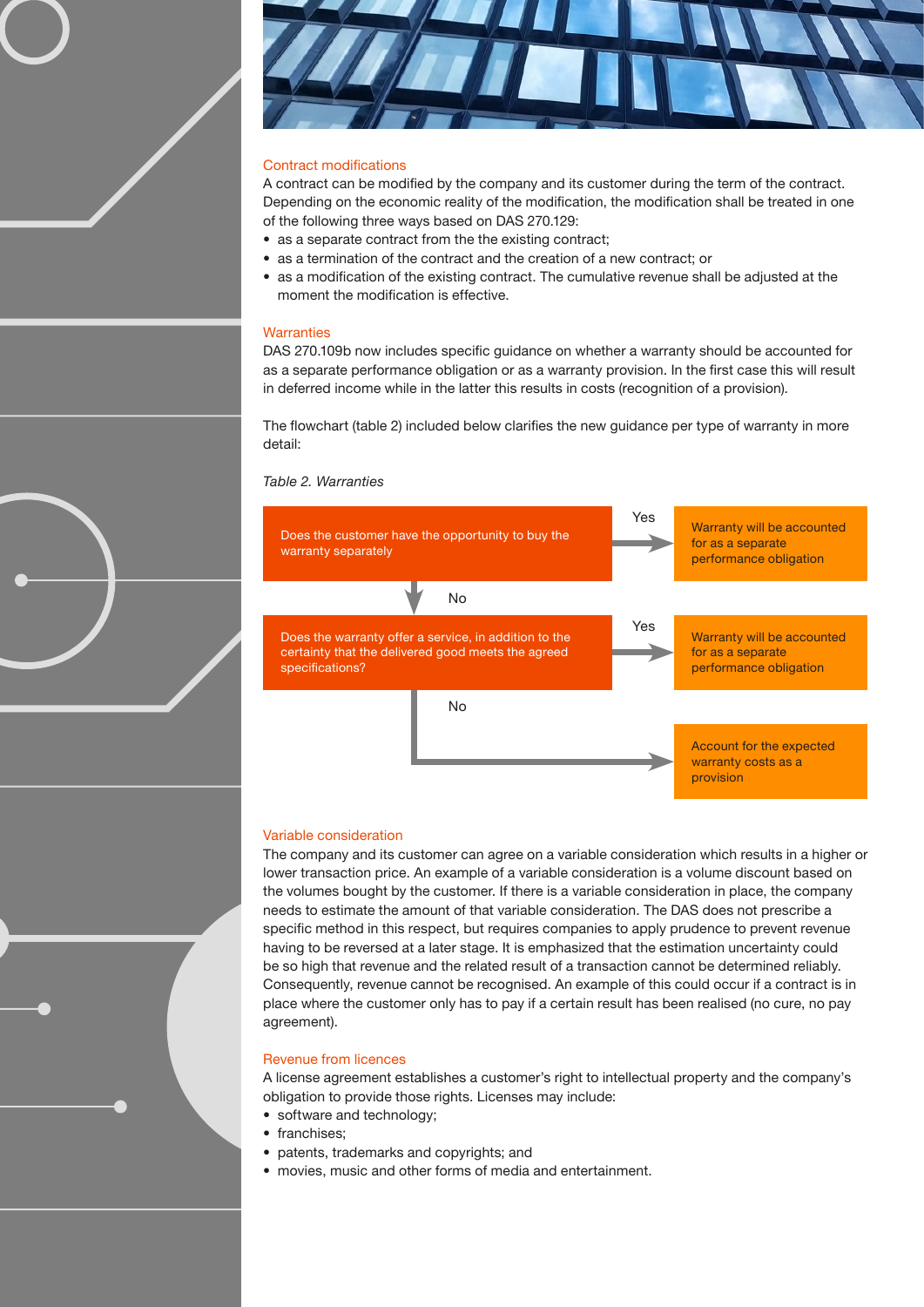If the commitment to grant a license can be identified as a separate performance obligation, the company needs to determine whether the nature of the license is the sale of a good or the provision of a service (DAS 270.125). Table 3 shows when a license is accounted for as the sale of a good or the provision of a service.

Table 3. Revenue from licences



The table illustrates that when a company offers, for example, periodic software updates to its customer under a software license agreement, this license concerns the provision of a service. The revenue is therefore accounted for over the term of the license. If the nature of the license had been the sale of a good, then the revenue would have been recognised all at once at the time of the transaction.

#### Payments to customers

DAS 270.108 states that a consideration that a company pays to its customers is recognised separately or as a reduction in the transaction price. Imagine a company which supplies goods to its customer and recognizes this as revenue, but at the same time also makes a payment to the same customer for placing their products in a prominent place in their store. The question arises whether the payment needs to be recognised by the company as costs or as a reduction in revenue (i.e. a discount). If the company receives a distinct good or service in return for this consideration, this payment is accounted for in accordance with the guidance applicable to the good(s) or service(s) received. If the company does not receive a distinct good or service in exchange for this payment, it is recognised as a reduction of the transaction price and therefore deducted from revenue.

#### Customer options for additional goods or services

If a contract includes options to buy additional goods or services, this may affect the number of performance obligations in the contract. An option exists if the customer has the opportunity to buy additional goods or services at a later stage (for free or at a discount) by virtue of entering into the initial transaction with the company. Examples include savings programs at a supermarket or gym subscriptions that can be extended with a special discount. DAS 270.109a describes that a separate performance obligation exists if the value of the option is not insignificant relative to the value of the sale of goods or services in which the option was granted. For example:  $a \in 20$  discount coupon issued with the sale of  $a \in 60$  good is not insignificant and therefore a separate performance obligation.

#### Non-refundable upfront fees

Companies can charge their customers to pay an amount in advance at the time they enter into a contract without the immediate delivery of a good or service. An example includes administration costs when entering into a membership. Although the company is never required to repay the consideration received, it cannot be recognised as revenue at the time the consideration is received since no performance obligation has yet been satisfied. The non-refundable fee is therefore recognised as an advance payment on the future goods or services to be delivered (as in the example above relating to the administration costs for the gym membership) (DAS 270.127). Revenue from a non-refundable fee is recognised at the time of delivery of the goods or over the term of rendering the service.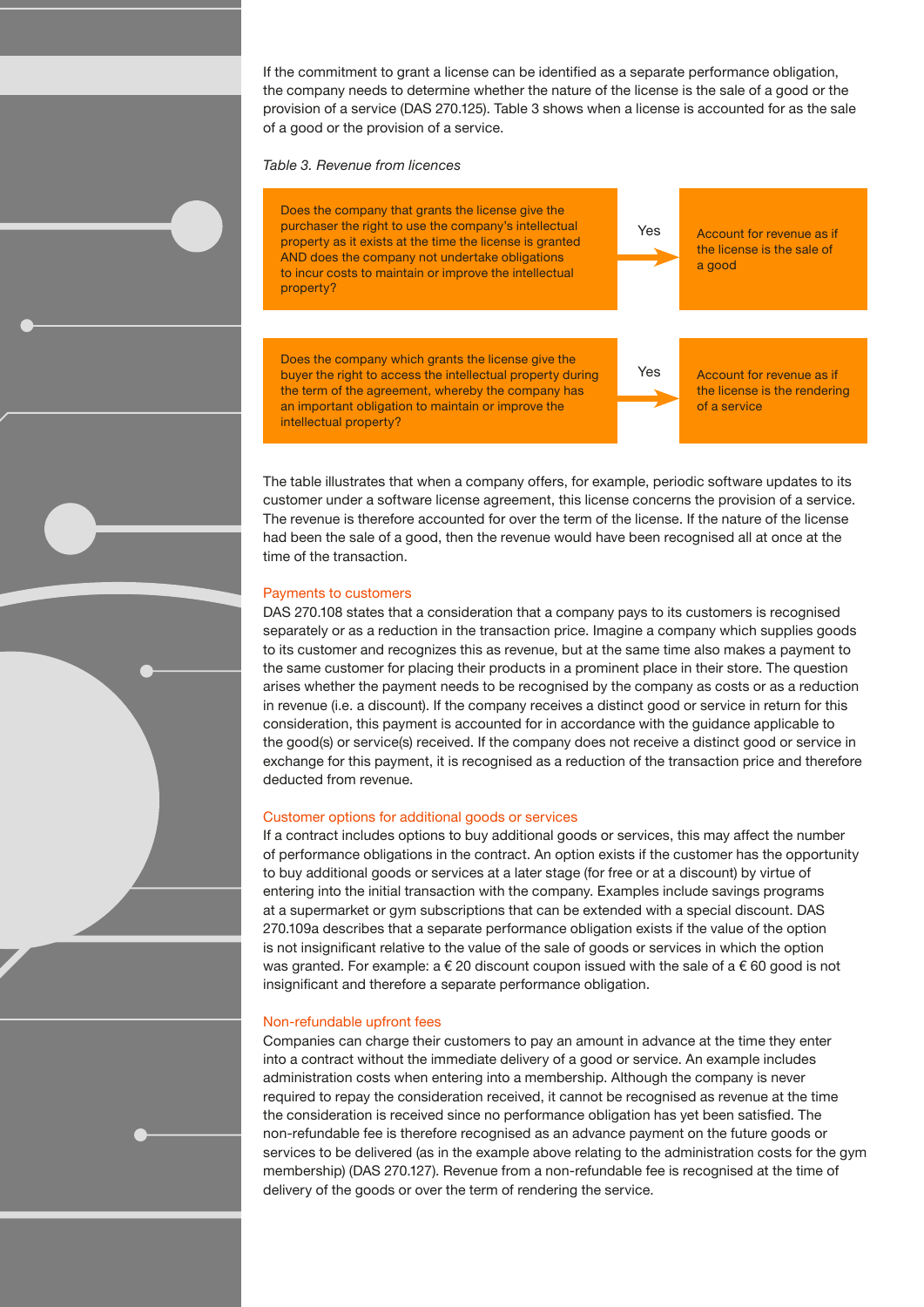#### Unexercised rights by customers

It is possible that a customer who has paid an amount in advance does not make use of all rights to future goods or services to which he is entitled based on the agreement. A well-known example is customers who apply for a gym subscription in January with ambitious intentions for a year and stop going to the gym after a few months. In this case, DAS 270.128 specifies that the company needs to allocate the value of the rights that are not expected to be exercised as revenue to the rights that are exercised. In the previous example, revenue should be allocated to the months in which the customer is expected to come. If the company expects that all rights will be exercised, in the case it has no historical data or other data to prove the contrary, the unexercised rights are only recognised as revenue at the moment when it is no longer highly probable that the customer will exercise their rights.

#### Returns

Situations exist where the customer has the right to return the delivered goods. The company may only recognize revenues for delivered goods which are expected not to be returned (DAS 270.112). The company has to recognize this revenue based on its best estimate. In addition to a refund obligation for any goods to be returned, the company recognizes an asset for the expected returned products that it can restock.

#### Presentation of construction contracts

Construction contracts included in the balance sheet represent the realizable value of services performed during the execution of the project which have already been recognised in the profit and loss account.

Construction contracts are presented as a separate line item in the balance sheet. In contrast to work in progress, construction contracts are therefore not part of inventory. The scope of these projects consists of, if applicable:

- ending balance of realised project revenues;
- recognised losses; and
- declared installments.

This also applies to losses already established on projects for which no performance has yet been performed.

The balance of construction contracts at year-end can be either a debit or credit balance. If the ending balance of the construction contract shows:

- 
- a debit balance, the net amount is treated as an asset; • a credit balance, the net amount is treated as a liability.

As of 2022 onwards, it is no longer allowed to net contracts with a debit balance with contracts with a credit balance.

Irrespective of the use of the categorical or functional model, revenue resulting from construction contracts is presented as net sales in the profit and loss account. The accounting treatment to present project income in the profit and loss account as 'Change in projects in progress' is no longer permitted.

The categorical model presents project costs based on the nature of the costs. The functional model presents costs based on their function (usually cost of sales).

#### Change in disclosure requirements

Disclosure requirements relating to revenue recognition have also been extended. The following needs to be disclosed as of 1 January 2022:

- the nature of significant performance obligations:
- the method used for allocation of revenue to reporting periods including the method used for determining the degree of completion of service contracts. This needs to be disclosed for each major type of performance obligation; and
- total of the capitalized costs for obtaining an agreement.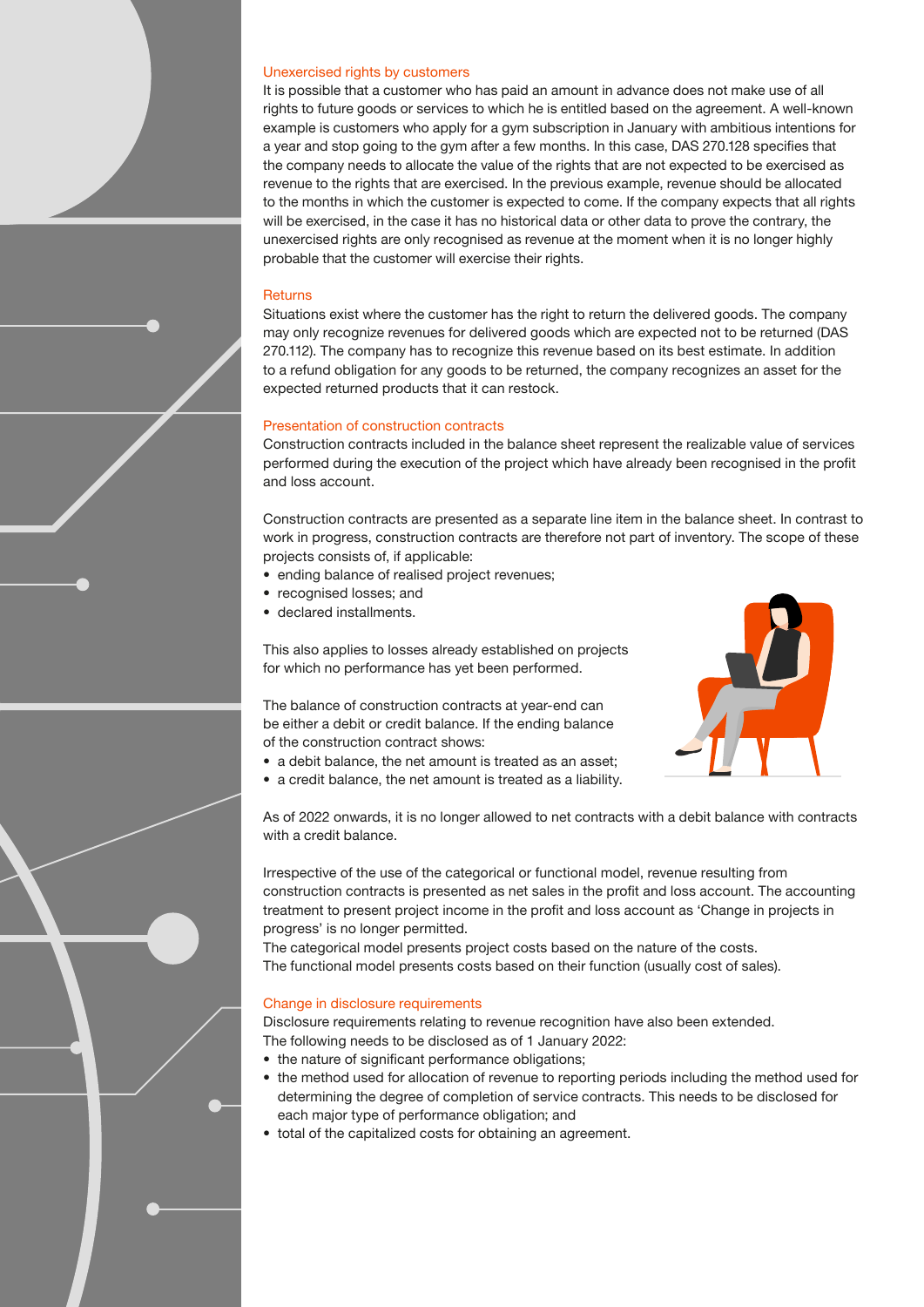

Further guidance relating to these new standards for revenue recognition and construction contracts can be found in our Handboek financiële verslaggeving in Nederland, jaarrekening [2021](https://www.pwc.nl/nl/actueel-en-publicaties/diensten-en-sectoren/audit-assurance/handboek-jaarrekening-2021.html), chapter 12b "Opbrengstverantwoording (vanaf 2022)" (in Dutch only).

If you want to strengthen your knowledge regarding revenue recognition, you can apply for PwC's online training (charged) which covers the 'five-step approach' (module 1) and important elements for revenue recognition (module 2).





Module 1 Module 2

#### Clarification of costs to include in the provision for onerous contracts

The DAS clarified which costs can be included in determining the provision for onerous contracts. The current standards allow room for interpretation resulting in presentation differences under DAS 252 (provisions for onerous contracts) and DAS 221 (onerous construction contracts). With this clarification the DASB resolves these interpretation differences. In both standards the costs which can be included in determining the provisions for onerous contracts are:

- a. the incremental costs of fulfilling that contract (e.g. direct labour and materials); and
- b. an allocation of other costs that relate directly to fulfilling contracts (f.e. an allocation of the depreciation charge for an item of property, plant and equipment used in fulfilling that contract).

#### Example 2. Onerous contract

A company has a (onerous) rental contract, which is classified as an operational lease.

#### Question:

Which costs should be included in the provision related to this onerous contract?

#### Answer:

The company determines both the incremental costs and an allocation of other costs that directly relate to fulfilling the contract.

- a. the incremental costs are the remaining rental terms taking into account any revenues from subletting.
- b. the allocated other costs could consist of contract management expenses (due to subletting), repair costs and insurance expenses.

The total provision for the onerous contract consists of the sum of these costs.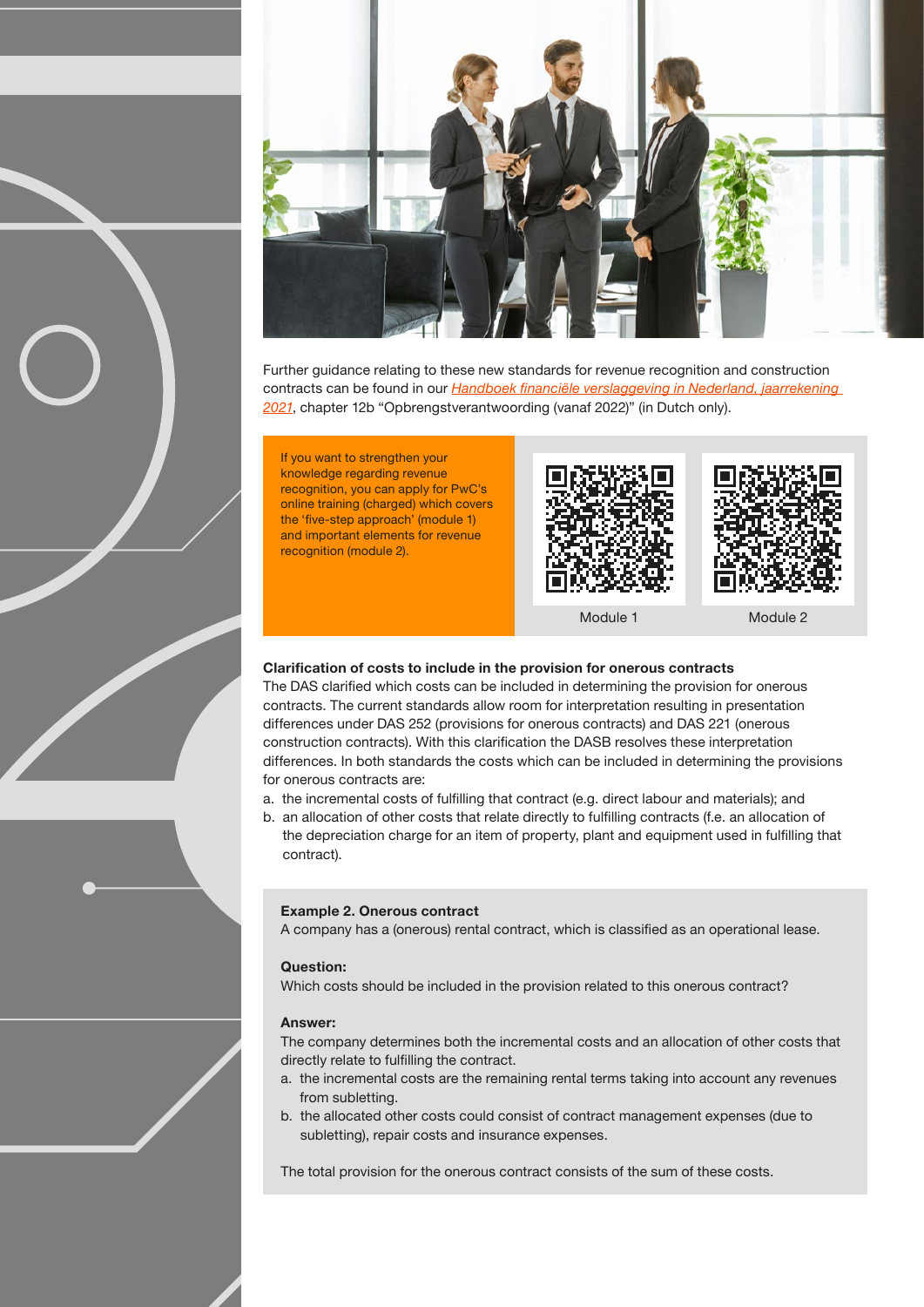#### Clarification in the presentation of subsequent events

The DASB has included two clarifications to DAS 160 'Events after the reporting date'. Events that do not provide further information on the actual situation on the reporting date and occur in the period between the reporting date and the date the financial statements are adopted, should only be recognised in the financial statements when they are of great significance to the company because they mean that the going concern assumption no longer applies and the financial statements shall be prepared on the basis of liquidation of all the company's activities.

Events that do provide further information on the actual situation on the reporting date, which occur in the period between preparing and adopting the financial statements, should only be recognised in the financial statements insofar as that is essential to the true and fair view.

In the flowchart (table 4) the clarification is visualized with the orange marked box.

Table 4. Flowchart 'Events after the reporting date'



\* Financial statements that have been adopted can not be altered under any circumstances. The error can only be corrected by filing a statement at the offices of the trade register and should be accompanied by an auditor's report. The error will then be corrected in the next annual financial statements that has not yet been adopted.

#### Example presentation correction of errors and changes in accounting policies in the statement of changes in equity

In DAS 150 'Correction of errors' an example of how to process corrections (due to errors or changes in accounting policies) should be presented in the statement of changes in equity. The example can be found in the Annex to DAS 150.

#### Presentation of received government grants

The DASB analyzed the need for changes in DAS 274 'Government grants' as a response to RJ-Uiting 2020-13 on the presentation of government grants related to NOW schemes.

The DAS requires to present government grants for operations ("exploitatiesubsidies") in line with the presentation of granted NOW subsidies. This means that these grants should be presented in the statements of profit and loss as income or as a deduction of the related costs. When presented as income the grants should either be presented under other income or a separate specific line item.

Government grants received to cover missed income or operating deficits need to be presented as income following the first presentation option.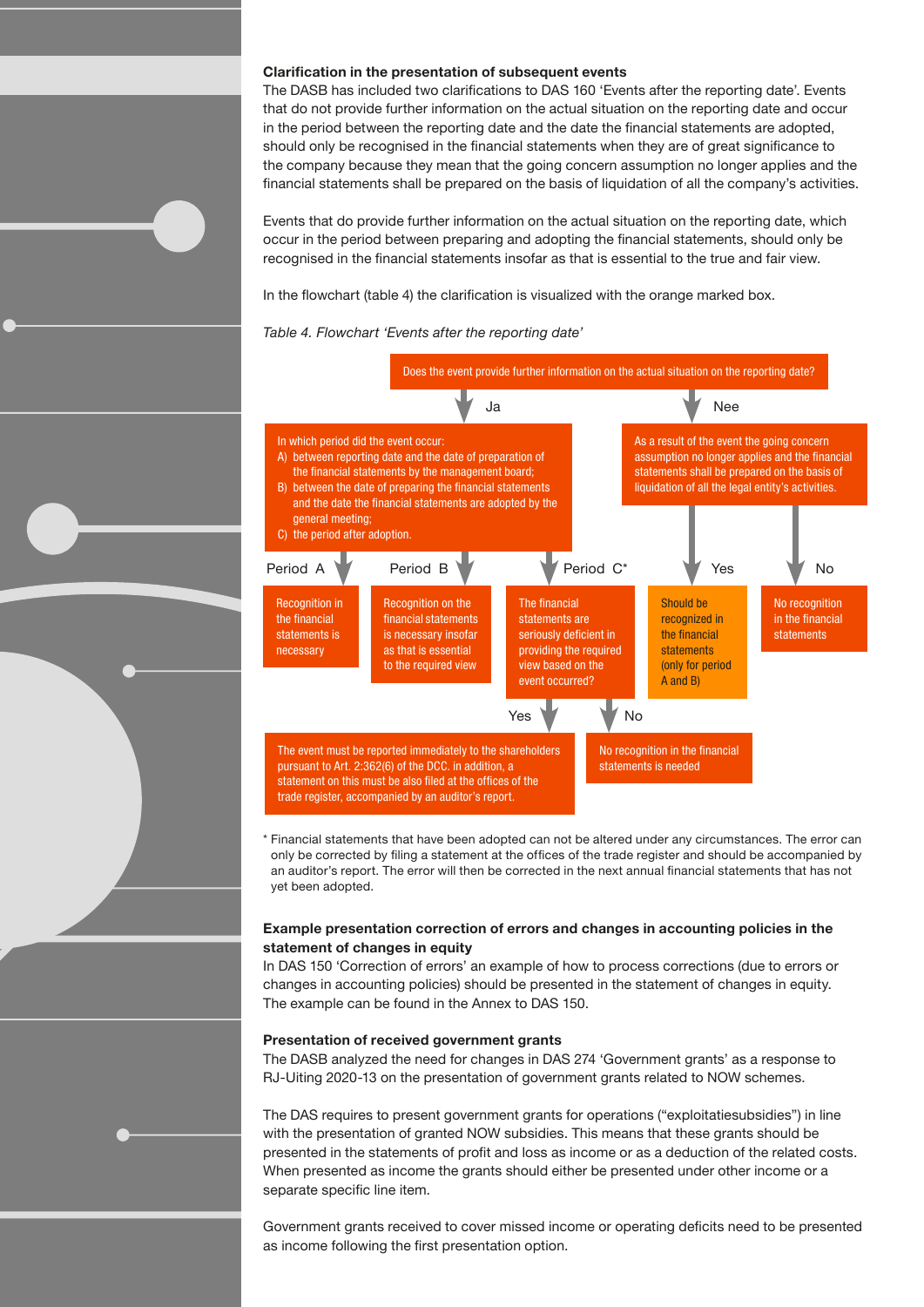### Clarification of disclosure requirements relating to functional model of the profit and loss account

Companies have two alternatives for the layout of the profit and loss account: the functional and the categorical model. Additional disclosure requirements apply to companies that use the functional model of the profit and loss account. The new DAS clarifies that, if a company applies the functional model, they additionally have to disclose the total amounts of depreciation and wages and salaries recognised in the profit and loss account. These need to be the 'gross' costs (i.e. without taking into account whether these costs have been partially capitalized).

# Restructuring of DAS 400 'Directors' report'

The DASB made changes to DAS 400 to improve the accessibility and readability of the standard. There have not been any additions, changes or removals to the content of the standard. The new standard is restructured using a concentric structure ('stapelstructuur') which contains four paragraphs that correspond with the company's scope. The directors' report should comply with the paragraph equal to their scope including all previous paragraphs. The paragraphs and their related scopes are:

- DAS 400 paragraph 1: medium-sized and large companies.
- DAS 400 paragraph 2: large companies.
- DAS 400 paragraph 3: public interest organisations (OOB).
- DAS 400 paragraph 4: companies for which stocks, obligations or certificates are listed on a regulated market or comparable market systems as defined in Article 1:1 Wft.

#### Table 5. Structure of requirement for the management's board report



Companies for which stocks, obligations or certificates are listed on regulated markets or comparable market systems as defined in Article 1:1 Wft.

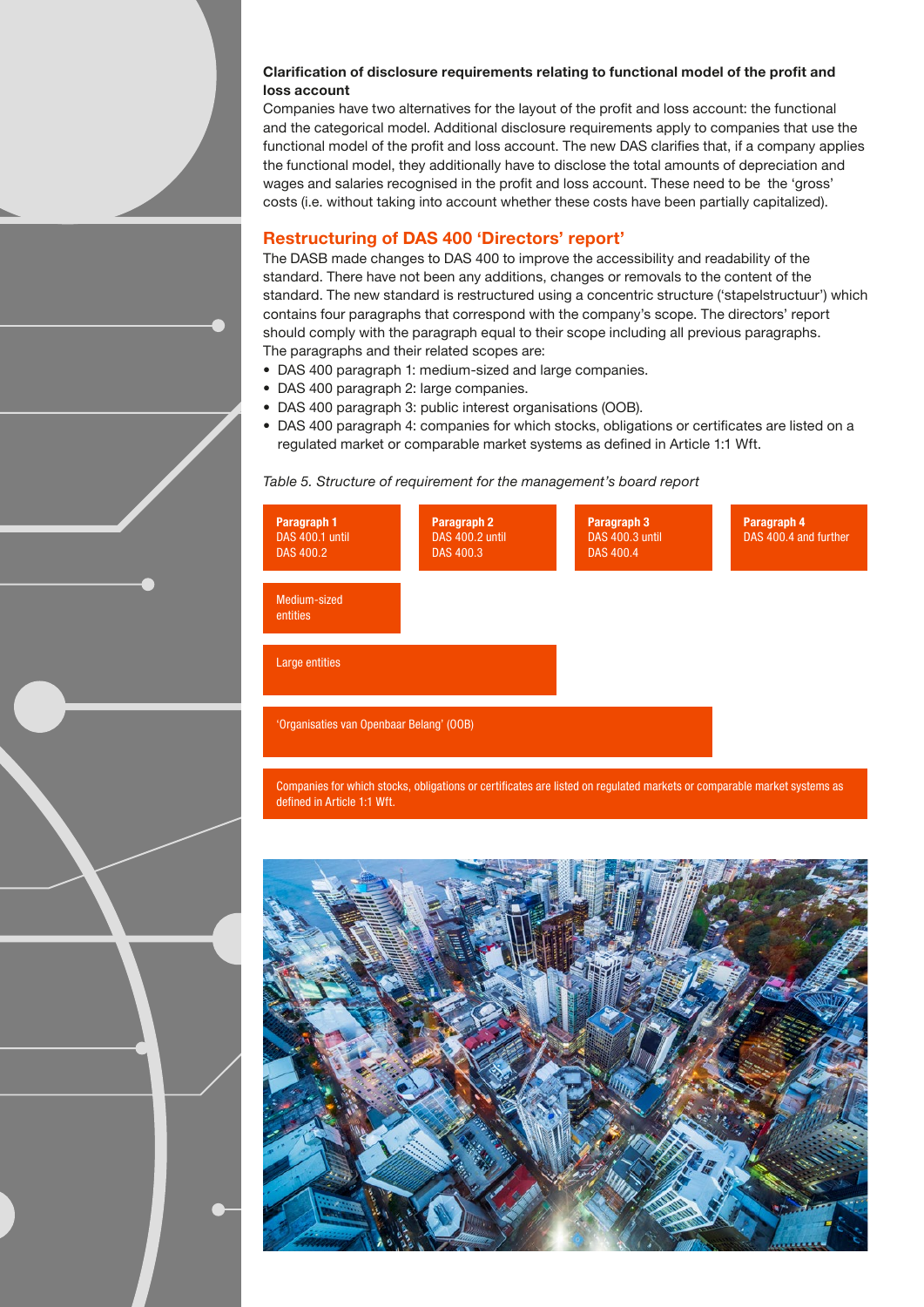# Changes for companies applying IFRS in the consolidated financial statements

# Clarification on applying combination 3

The DASB has clarified the conceptual application of "combination 3". Combination 3 means that the consolidated financial statements have been prepared in accordance with IFRS, in combination with the separate company financial statements in accordance with Dutch GAAP. However, the valuation principles of the consolidated financial statements are applied in the separate financial statements.

The main reason for applying combination 3 is to prevent differences between equity in the consolidated and the separate financial statements.

#### Investment properties (DAS 213)

When applying combination 3 it is now allowed for a subsidiary which leases their investment property to a group company to account for this as tangible fixed assets in their separate financial statements, in line with the consolidated financial statements of the parent company, rather than accounting for this as investment property. Also for the parent company it is allowed to account for their investment property lease to a subsidiary as tangible fixed assets in the separate financial statements, which is in line with the consolidated financial statements of the parent company.

Table 6 includes an overview of the lessee/lessor relationship and the rented investment property and how it should be accounted for before and after the changes made to the standard.

#### Table 6. Combination 3 - Investment property

#### Presentation without new application of combination 3

| <b>Statutory financial statements</b><br>lessor    | <b>Consolidated financial</b><br>statements parent company |  |  |  |
|----------------------------------------------------|------------------------------------------------------------|--|--|--|
| Investment property                                | Tangible fixed assets                                      |  |  |  |
| Investment property                                | Tangible fixed assets                                      |  |  |  |
| Presentation with new application of combination 3 |                                                            |  |  |  |
| <b>Statutory financial statements</b><br>lessor    | <b>Consolidated financial</b><br>statements parent company |  |  |  |
| <b>Tangible fixed assets</b>                       | Tangible fixed assets                                      |  |  |  |
| Tangible fixed assets                              | Tangible fixed assets                                      |  |  |  |
|                                                    |                                                            |  |  |  |

The table shows that under the new application of the standard the accounting policies for the consolidated and separate financial statements are the same and differences in valuation on these subjects between the financial statements should be resolved.

#### Financial fixed assets (DAS 214)

In DAS 214 'Financial fixed assets' a reference is made for financial fixed assets that classify as investment property. When applying for combination 3 these financial fixed assets should be accounted for according to DAS 213 'Investment property'.

#### Changes for small-sized companies

Below an overview is included of modifications in the Dutch GAAP 2021 edition applicable to small-sized companies.

| <b>Changes for small-sized companies</b>                                 |                               |
|--------------------------------------------------------------------------|-------------------------------|
| Clarification in the presentation of subsequent events                   | A4.103<br>A4.106<br>A4.111(a) |
| Changes in Standards for revenue recognition and construction contracts  | <b>B5</b>                     |
| Clarification of costs to include in the provision for onerous contracts |                               |
| Presentation of received government grants                               |                               |

The nature of these changes are similar to the descriptions of the paragraphs above for medium-sized and large companies.